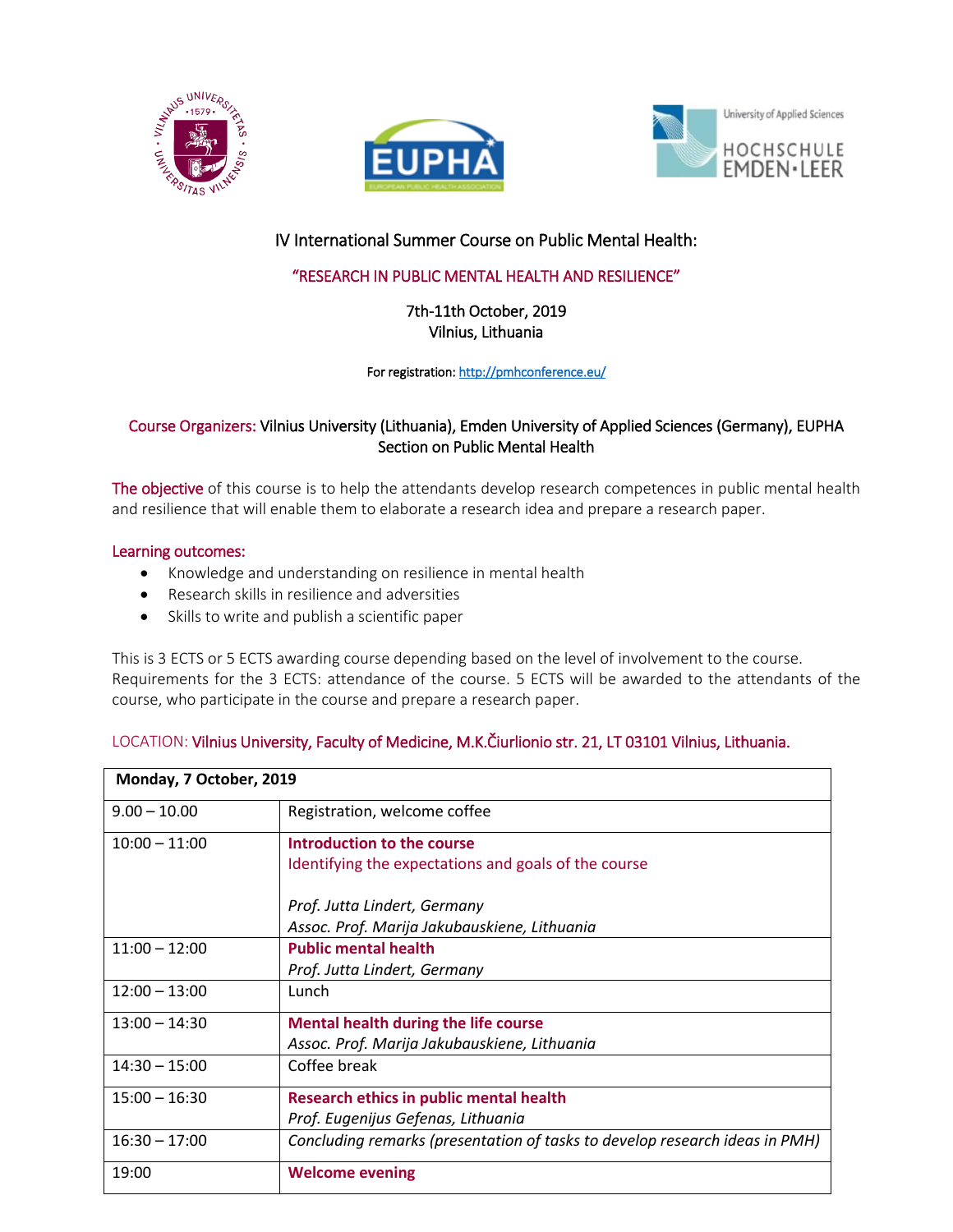|                            | Place: To be announced, Vilnius                                                    |  |  |  |
|----------------------------|------------------------------------------------------------------------------------|--|--|--|
| Tuesday, 8 October, 2019   |                                                                                    |  |  |  |
| $9:00 - 10:30$             | <b>Scientific writing (I)</b>                                                      |  |  |  |
|                            | Prof. Peter Allebeck, Sweden                                                       |  |  |  |
| $10:30 - 11:00$            | Coffee break                                                                       |  |  |  |
| $11:00 - 12:30$            | <b>Scientific writing (II)</b><br>Prof. Peter Allebeck, Sweden                     |  |  |  |
| $12:30 - 13:30$            | Lunch                                                                              |  |  |  |
| $13:30 - 15:00$            | <b>Scientific writing (III)</b><br>Prof. Peter Allebeck, Sweden                    |  |  |  |
| $15:00 - 15:30$            | Coffee break                                                                       |  |  |  |
| 15:30 - 16:30              | <b>History of psychiatry in Lithuania</b><br>Prof. Arunas Germanavicius, Lithuania |  |  |  |
| $16:30 - 17:00$            | Concluding remarks                                                                 |  |  |  |
| Wednesday, 9 October, 2019 |                                                                                    |  |  |  |
| $9:00 - 10:30$             | <b>Violence related disorders (I)</b>                                              |  |  |  |
|                            | Prof. Jutta Lindert, Germany                                                       |  |  |  |
| $10:30 - 11:00$            | Coffee break                                                                       |  |  |  |
| $11:00 - 12:30$            | <b>Violence related disorders (II)</b><br>Prof. Jutta Lindert, Germany             |  |  |  |
| $12:30 - 13:30$            | Lunch                                                                              |  |  |  |
| $13:30 - 15:00$            | Traumatic events and substance abuse (I)<br>Prof. Ingo Schäfer, German             |  |  |  |
| $15:00 - 15:15$            | Coffee break                                                                       |  |  |  |
| $15:15 - 16:45$            | Traumatic events and substance abuse (II)<br>Prof. Ingo Schäfer, Germany           |  |  |  |
| $17:00 - 19:00$            | Case study of violence. Site visit Paneriai memorial                               |  |  |  |
| Thursday, 10 October, 2019 |                                                                                    |  |  |  |
| $9:00 - 10:30$             | Suicide epidemiology and prevention                                                |  |  |  |
| $10:30 - 11:00$            | Prof. Johan Bilsen, Belgium<br>Coffee break                                        |  |  |  |
|                            |                                                                                    |  |  |  |
| $11:00 - 12:30$            | <b>Suicide epidemiology</b><br>Prof. Johan Bilsen, Belgium                         |  |  |  |
| $12:30 - 13:30$            | Lunch                                                                              |  |  |  |
| $13:30 - 15:00$            | <b>Suicide prevention</b><br>Prof. Johann Bilsen, Belgium                          |  |  |  |
| $15:00 - 15:30$            | Coffee break                                                                       |  |  |  |
| $15:30 - 16:30$            | <b>Resilience and suicide prevention</b><br>Prof. Jutta Lindert, Germany           |  |  |  |
| $16:30 - 17:00$            | Concluding remarks                                                                 |  |  |  |
| Friday, 11 October, 2019   |                                                                                    |  |  |  |
| $9:00 - 10:30$             | European public health strategies and mental health perspectives                   |  |  |  |
|                            | Dr. Dineke Zeegers Paget, EUPHA, The Netherlands                                   |  |  |  |
| $10:30 - 11:00$            | Coffee break                                                                       |  |  |  |